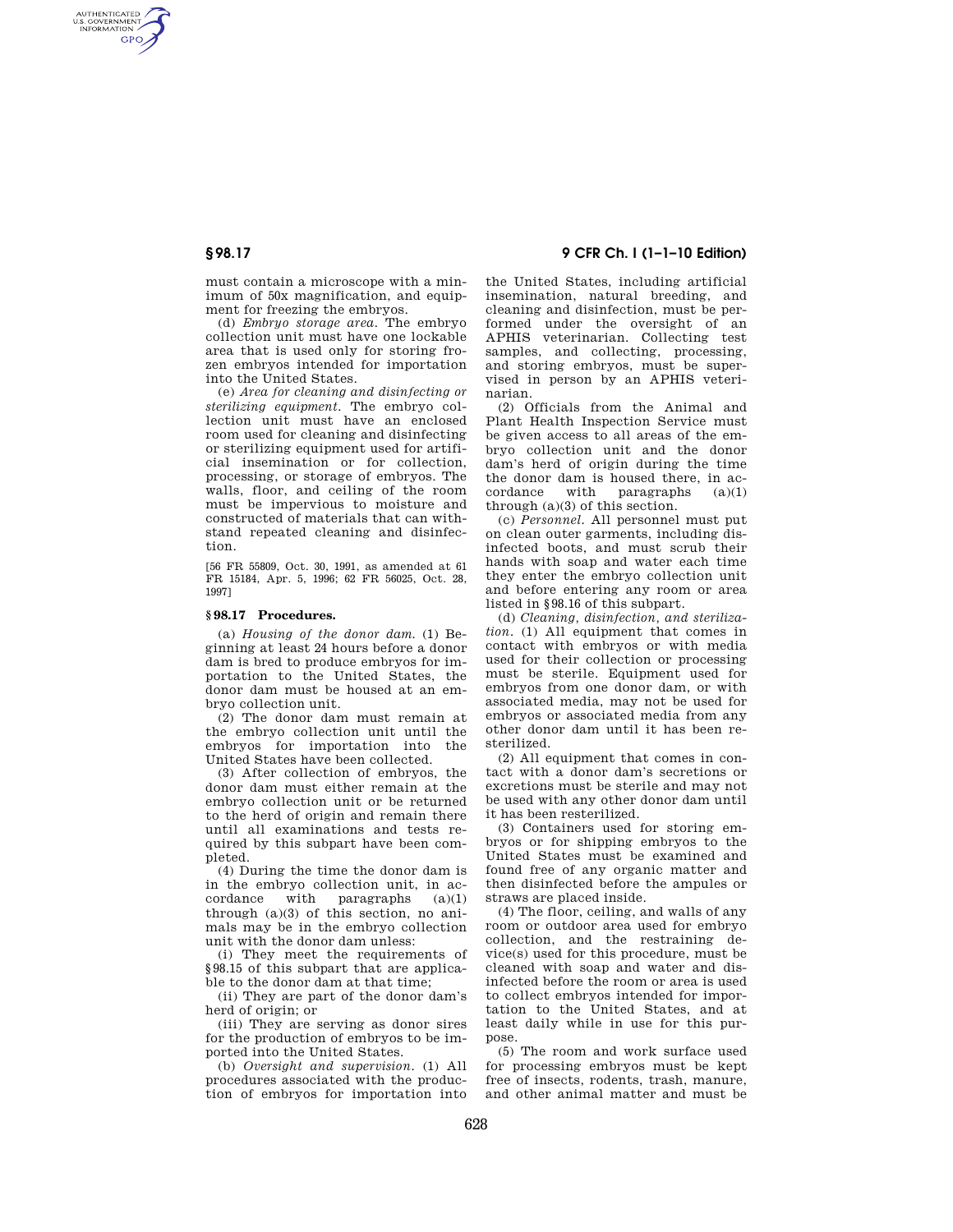## **Animal and Plant Health Inspection Service, USDA § 98.17**

cleaned with soap and water and disinfected before the room is used for embryos intended for importation to the United States, and the work surface must be cleaned and disinfected at least daily while in use for this purpose.

(6) The area of the embryo collection unit used to store embryos intended for importation to the United States must be kept free of insects, rodents, trash, manure, and other animal matter and must be cleaned with soap and water and disinfected before being used to store the embryos.

(7) The room used for cleaning and disinfecting or sterilizing equipment used for artificial insemination or for collection, processing, or storage of embryos must be kept free of insects, rodents, trash, manure, and other animal matter and must be cleaned with soap and water and disinfected before being used to prepare equipment for donors of embryos intended for importation into the United States, and at least daily while in use for this purpose.

(e) *Media; cryogenic agent.* (1) All media containing products of animal origin and used for embryo collection and processing must be from sources in the United States or Canada.

(2) The liquid nitrogen used to freeze embryos may not have been used previously for any other products of animal origin.

(f) *Collection and processing of embryos.*  (1) If embryos are collected in an outdoor area, they must be collected by using a closed collection system so that the embryos are not exposed to open air until they are inside the embryo processing room.

(2) Embryos from donors that do not meet the requirements of §98.15 of this subpart that are applicable at the time of embryo collection may not be in the processing room at the same time as embryos intended for importation into the United States.

(3) Each embryo must be washed at least 10 times. Each wash must be accomplished by transferring the embryo into an aliquot of fresh medium that is 100 times the volume of the embryo plus any fluid transferred from the previous wash. No more than 10 embryos from the same flush may be washed to-

gether. A sterile micropipette must be used for each transfer, and the embryos must be well agitated throughout the entire volume of the wash before the next transfer. Embryos from different donors may not be washed together.

(4) After the last wash, each embryo must be microscopically examined over its entire surface at not less than 50× magnification. An embryo may not be imported into the United States unless its zona pellucida is found to be intact and free from any adherent material.

(5) After washing and examination of the zona pellucida, embryos must be individually packaged in sterile ampules or straws and frozen in liquid nitrogen. The donor dam's and sire's identifications and breed, the date of embryo collection, the name and address of the place where the embryos were collected, and an identification number for the straw or ampule must be recorded with indelible markings on each ampule or straw. If any of this information is provided in code, deciphering information must be attached to the health certificate for the embryos.

(6) The Administrator may require additional measures to be taken in processing embryos after collection (for example, adding trypsin to the washes) if he or she determines that such measures are necessary to ensure the embryos freedom from infectious agents that may cause communicable diseases. Circumstances that may result in such additional measures being required include, but are not limited to:

(i) The existence of communicable diseases of livestock, other than those diseases specifically listed, in the region of origin; and

(ii) A high prevalence or an increase in the incidence of a communicable disease in the region of origin.

(g) *Preparation of test samples; tests.* (1) All nontransferrable embryos and unfertilized eggs from each collection of embryos intended for importation into the United States must be pooled, frozen in liquid nitrogen, and sent to the Foreign Animal Disease Diagnostic Laboratory for testing under the personal supervision of an APHIS veterinarian. The collection and last two